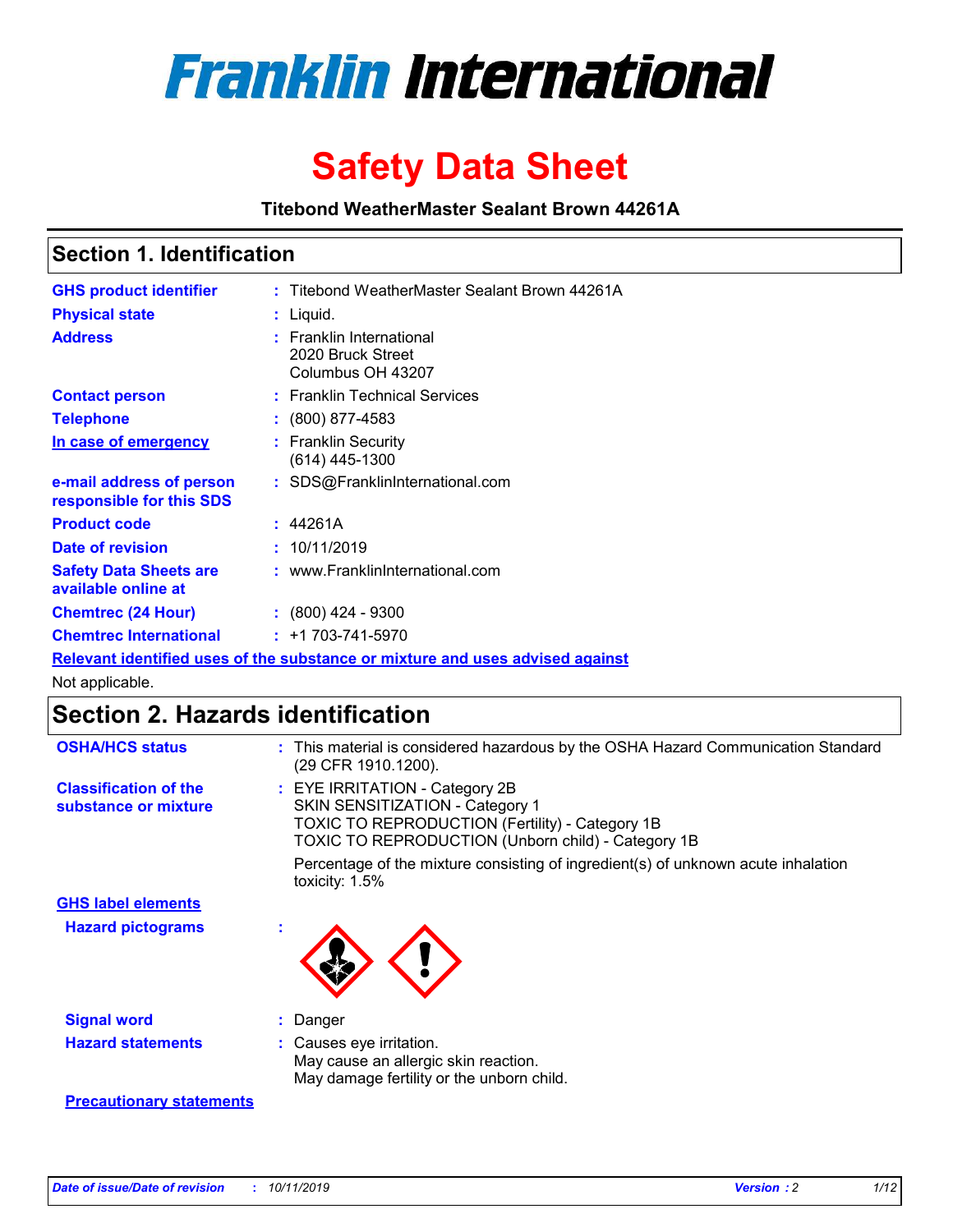### **Section 2. Hazards identification**

| <b>Prevention</b>                          | : Obtain special instructions before use. Do not handle until all safety precautions have<br>been read and understood. Wear protective gloves. Wear eye or face protection.<br>Wear protective clothing. Avoid breathing vapor. Wash hands thoroughly after handling.<br>Contaminated work clothing must not be allowed out of the workplace.                                                        |
|--------------------------------------------|------------------------------------------------------------------------------------------------------------------------------------------------------------------------------------------------------------------------------------------------------------------------------------------------------------------------------------------------------------------------------------------------------|
| <b>Response</b>                            | : IF exposed or concerned: Get medical attention. IF ON SKIN: Wash with plenty of<br>soap and water. Wash contaminated clothing before reuse. If skin irritation or rash<br>occurs: Get medical attention. IF IN EYES: Rinse cautiously with water for several<br>minutes. Remove contact lenses, if present and easy to do. Continue rinsing. If eye<br>irritation persists: Get medical attention. |
| <b>Storage</b>                             | : Store locked up.                                                                                                                                                                                                                                                                                                                                                                                   |
| <b>Disposal</b>                            | : Dispose of contents and container in accordance with all local, regional, national and<br>international regulations.                                                                                                                                                                                                                                                                               |
| <b>Hazards not otherwise</b><br>classified | : Product generates methanol during cure.                                                                                                                                                                                                                                                                                                                                                            |
|                                            |                                                                                                                                                                                                                                                                                                                                                                                                      |

### **Section 3. Composition/information on ingredients**

| <b>Substance/mixture</b><br>: Mixture                |               |                     |
|------------------------------------------------------|---------------|---------------------|
| Ingredient name                                      | $\frac{9}{6}$ | <b>CAS number</b>   |
| 3-aminopropyltriethoxysilane<br>Dibutyltin dilaurate | צ≥<br>≤0.3    | 919-30-2<br>77-58-7 |

Any concentration shown as a range is to protect confidentiality or is due to batch variation.

**There are no additional ingredients present which, within the current knowledge of the supplier and in the concentrations applicable, are classified as hazardous to health or the environment and hence require reporting in this section.**

**Occupational exposure limits, if available, are listed in Section 8.**

### **Section 4. First aid measures**

| <b>Description of necessary first aid measures</b> |                                                                                                                                                                                                                                                                                                                                                                                                                                                                                                                                                                                                                                                                                                                                                                           |  |  |  |
|----------------------------------------------------|---------------------------------------------------------------------------------------------------------------------------------------------------------------------------------------------------------------------------------------------------------------------------------------------------------------------------------------------------------------------------------------------------------------------------------------------------------------------------------------------------------------------------------------------------------------------------------------------------------------------------------------------------------------------------------------------------------------------------------------------------------------------------|--|--|--|
| <b>Eye contact</b>                                 | : Immediately flush eyes with plenty of water, occasionally lifting the upper and lower<br>eyelids. Check for and remove any contact lenses. Continue to rinse for at least 10<br>minutes. If irritation persists, get medical attention.                                                                                                                                                                                                                                                                                                                                                                                                                                                                                                                                 |  |  |  |
| <b>Inhalation</b>                                  | : Remove victim to fresh air and keep at rest in a position comfortable for breathing. If<br>not breathing, if breathing is irregular or if respiratory arrest occurs, provide artificial<br>respiration or oxygen by trained personnel. It may be dangerous to the person providing<br>aid to give mouth-to-mouth resuscitation. Get medical attention. If unconscious, place<br>in recovery position and get medical attention immediately. Maintain an open airway.<br>Loosen tight clothing such as a collar, tie, belt or waistband. In case of inhalation of<br>decomposition products in a fire, symptoms may be delayed. The exposed person may<br>need to be kept under medical surveillance for 48 hours.                                                       |  |  |  |
| <b>Skin contact</b>                                | : Wash with plenty of soap and water. Remove contaminated clothing and shoes. Wash<br>contaminated clothing thoroughly with water before removing it, or wear gloves.<br>Continue to rinse for at least 10 minutes. Get medical attention. In the event of any<br>complaints or symptoms, avoid further exposure. Wash clothing before reuse. Clean<br>shoes thoroughly before reuse.                                                                                                                                                                                                                                                                                                                                                                                     |  |  |  |
| <b>Ingestion</b>                                   | : Wash out mouth with water. Remove dentures if any. Remove victim to fresh air and<br>keep at rest in a position comfortable for breathing. If material has been swallowed and<br>the exposed person is conscious, give small quantities of water to drink. Stop if the<br>exposed person feels sick as vomiting may be dangerous. Do not induce vomiting<br>unless directed to do so by medical personnel. If vomiting occurs, the head should be<br>kept low so that vomit does not enter the lungs. Get medical attention. Never give<br>anything by mouth to an unconscious person. If unconscious, place in recovery position<br>and get medical attention immediately. Maintain an open airway. Loosen tight clothing<br>such as a collar, tie, belt or waistband. |  |  |  |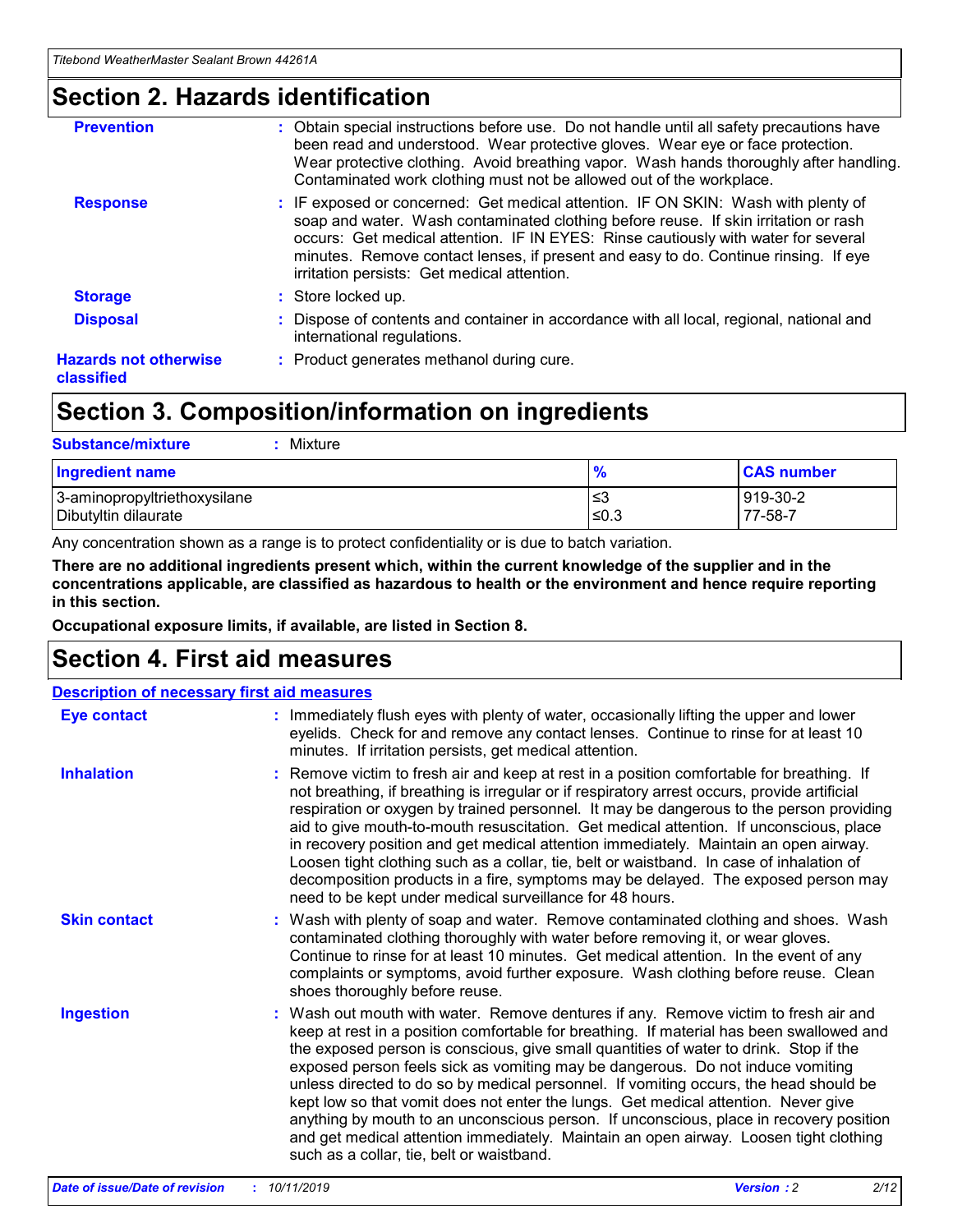## **Section 4. First aid measures**

| Most important symptoms/effects, acute and delayed |  |                                                                                                                                                                                                                                                                                                                                                                                                                 |  |
|----------------------------------------------------|--|-----------------------------------------------------------------------------------------------------------------------------------------------------------------------------------------------------------------------------------------------------------------------------------------------------------------------------------------------------------------------------------------------------------------|--|
| <b>Potential acute health effects</b>              |  |                                                                                                                                                                                                                                                                                                                                                                                                                 |  |
| Eye contact                                        |  | : May cause eye irritation.                                                                                                                                                                                                                                                                                                                                                                                     |  |
| <b>Inhalation</b>                                  |  | : No known significant effects or critical hazards.                                                                                                                                                                                                                                                                                                                                                             |  |
| <b>Skin contact</b>                                |  | : May cause skin irritation.                                                                                                                                                                                                                                                                                                                                                                                    |  |
| <b>Ingestion</b>                                   |  | : No known significant effects or critical hazards.                                                                                                                                                                                                                                                                                                                                                             |  |
| Over-exposure signs/symptoms                       |  |                                                                                                                                                                                                                                                                                                                                                                                                                 |  |
| <b>Eye contact</b>                                 |  | : Adverse symptoms may include the following:<br>irritation<br>watering<br>redness                                                                                                                                                                                                                                                                                                                              |  |
| <b>Inhalation</b>                                  |  | : Adverse symptoms may include the following:<br>reduced fetal weight<br>increase in fetal deaths<br>skeletal malformations                                                                                                                                                                                                                                                                                     |  |
| <b>Skin contact</b>                                |  | : Adverse symptoms may include the following:<br>irritation<br>redness<br>reduced fetal weight<br>increase in fetal deaths<br>skeletal malformations                                                                                                                                                                                                                                                            |  |
| <b>Ingestion</b>                                   |  | : Adverse symptoms may include the following:<br>reduced fetal weight<br>increase in fetal deaths<br>skeletal malformations                                                                                                                                                                                                                                                                                     |  |
|                                                    |  | <b>Indication of immediate medical attention and special treatment needed, if necessary</b>                                                                                                                                                                                                                                                                                                                     |  |
| <b>Notes to physician</b>                          |  | : In case of inhalation of decomposition products in a fire, symptoms may be delayed.<br>The exposed person may need to be kept under medical surveillance for 48 hours.                                                                                                                                                                                                                                        |  |
| <b>Specific treatments</b>                         |  | : No specific treatment.                                                                                                                                                                                                                                                                                                                                                                                        |  |
| <b>Protection of first-aiders</b>                  |  | : No action shall be taken involving any personal risk or without suitable training. If it is<br>suspected that fumes are still present, the rescuer should wear an appropriate mask or<br>self-contained breathing apparatus. It may be dangerous to the person providing aid to<br>give mouth-to-mouth resuscitation. Wash contaminated clothing thoroughly with water<br>before removing it, or wear gloves. |  |

**See toxicological information (Section 11)**

### **Section 5. Fire-fighting measures**

| <b>Extinguishing media</b>                             |                                                                                                                                                                                                     |
|--------------------------------------------------------|-----------------------------------------------------------------------------------------------------------------------------------------------------------------------------------------------------|
| <b>Suitable extinguishing</b><br>media                 | : Use an extinguishing agent suitable for the surrounding fire.                                                                                                                                     |
| <b>Unsuitable extinguishing</b><br>media               | $:$ None known.                                                                                                                                                                                     |
| <b>Specific hazards arising</b><br>from the chemical   | : In a fire or if heated, a pressure increase will occur and the container may burst.                                                                                                               |
| <b>Hazardous thermal</b><br>decomposition products     | : Decomposition products may include the following materials:<br>carbon dioxide<br>carbon monoxide<br>nitrogen oxides<br>metal oxide/oxides                                                         |
| <b>Special protective actions</b><br>for fire-fighters | : Promptly isolate the scene by removing all persons from the vicinity of the incident if<br>there is a fire. No action shall be taken involving any personal risk or without suitable<br>training. |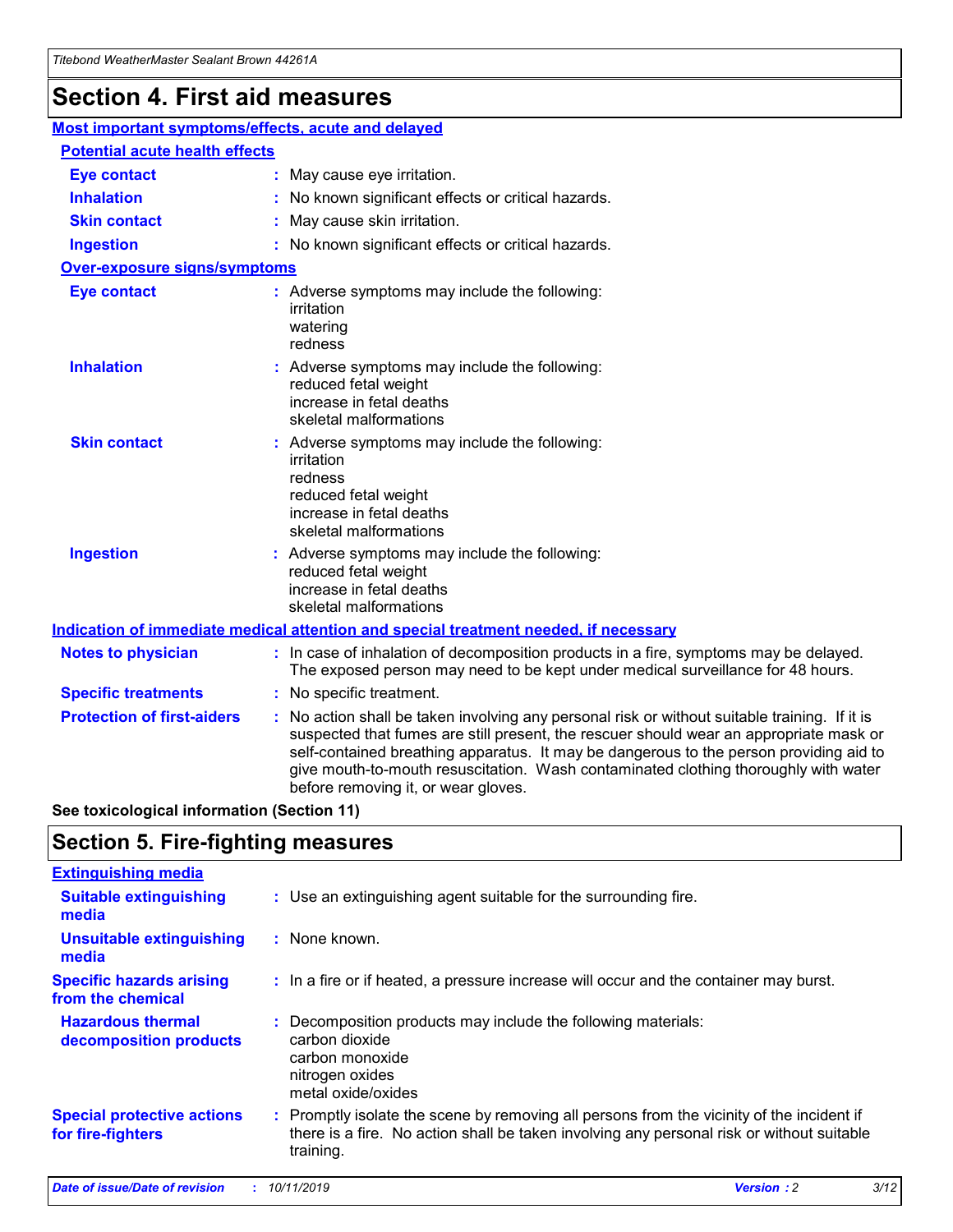### **Section 5. Fire-fighting measures**

**Special protective equipment for fire-fighters** Fire-fighters should wear appropriate protective equipment and self-contained breathing **:** apparatus (SCBA) with a full face-piece operated in positive pressure mode.

### **Section 6. Accidental release measures**

#### **Personal precautions, protective equipment and emergency procedures**

| For non-emergency<br>personnel   |                                                              | : No action shall be taken involving any personal risk or without suitable training.<br>Evacuate surrounding areas. Keep unnecessary and unprotected personnel from<br>entering. Do not touch or walk through spilled material. Avoid breathing vapor or mist.<br>Provide adequate ventilation. Wear appropriate respirator when ventilation is<br>inadequate. Put on appropriate personal protective equipment.                                                                                                                                                                                                                                                                                             |  |  |  |
|----------------------------------|--------------------------------------------------------------|--------------------------------------------------------------------------------------------------------------------------------------------------------------------------------------------------------------------------------------------------------------------------------------------------------------------------------------------------------------------------------------------------------------------------------------------------------------------------------------------------------------------------------------------------------------------------------------------------------------------------------------------------------------------------------------------------------------|--|--|--|
| For emergency responders         |                                                              | : If specialized clothing is required to deal with the spillage, take note of any information in<br>Section 8 on suitable and unsuitable materials. See also the information in "For non-<br>emergency personnel".                                                                                                                                                                                                                                                                                                                                                                                                                                                                                           |  |  |  |
| <b>Environmental precautions</b> |                                                              | : Avoid dispersal of spilled material and runoff and contact with soil, waterways, drains<br>and sewers. Inform the relevant authorities if the product has caused environmental<br>pollution (sewers, waterways, soil or air).                                                                                                                                                                                                                                                                                                                                                                                                                                                                              |  |  |  |
|                                  | <b>Methods and materials for containment and cleaning up</b> |                                                                                                                                                                                                                                                                                                                                                                                                                                                                                                                                                                                                                                                                                                              |  |  |  |
| <b>Small spill</b>               |                                                              | : Stop leak if without risk. Move containers from spill area. Dilute with water and mop up<br>if water-soluble. Alternatively, or if water-insoluble, absorb with an inert dry material and<br>place in an appropriate waste disposal container. Dispose of via a licensed waste<br>disposal contractor.                                                                                                                                                                                                                                                                                                                                                                                                     |  |  |  |
| <b>Large spill</b>               |                                                              | : Stop leak if without risk. Move containers from spill area. Approach release from<br>upwind. Prevent entry into sewers, water courses, basements or confined areas. Wash<br>spillages into an effluent treatment plant or proceed as follows. Contain and collect<br>spillage with non-combustible, absorbent material e.g. sand, earth, vermiculite or<br>diatomaceous earth and place in container for disposal according to local regulations<br>(see Section 13). Dispose of via a licensed waste disposal contractor. Contaminated<br>absorbent material may pose the same hazard as the spilled product. Note: see<br>Section 1 for emergency contact information and Section 13 for waste disposal. |  |  |  |

### **Section 7. Handling and storage**

| <b>Precautions for safe handling</b>                                             |                                                                                                                                                                                                                                                                                                                                                                                                                                                                                                                                                                                                                                                                                                                                                                                                                                                  |
|----------------------------------------------------------------------------------|--------------------------------------------------------------------------------------------------------------------------------------------------------------------------------------------------------------------------------------------------------------------------------------------------------------------------------------------------------------------------------------------------------------------------------------------------------------------------------------------------------------------------------------------------------------------------------------------------------------------------------------------------------------------------------------------------------------------------------------------------------------------------------------------------------------------------------------------------|
| <b>Protective measures</b>                                                       | : Put on appropriate personal protective equipment (see Section 8). Persons with a<br>history of skin sensitization problems should not be employed in any process in which<br>this product is used. Avoid exposure - obtain special instructions before use. Avoid<br>exposure during pregnancy. Do not handle until all safety precautions have been read<br>and understood. Do not get in eyes or on skin or clothing. Do not ingest. Avoid<br>breathing vapor or mist. If during normal use the material presents a respiratory hazard,<br>use only with adequate ventilation or wear appropriate respirator. Keep in the original<br>container or an approved alternative made from a compatible material, kept tightly<br>closed when not in use. Empty containers retain product residue and can be hazardous.<br>Do not reuse container. |
| <b>Advice on general</b><br>occupational hygiene                                 | : Eating, drinking and smoking should be prohibited in areas where this material is<br>handled, stored and processed. Workers should wash hands and face before eating,<br>drinking and smoking. Remove contaminated clothing and protective equipment before<br>entering eating areas. See also Section 8 for additional information on hygiene<br>measures.                                                                                                                                                                                                                                                                                                                                                                                                                                                                                    |
| <b>Conditions for safe storage,</b><br>including any<br><b>incompatibilities</b> | Store between the following temperatures: 0 to 120°C (32 to 248°F). Store in<br>accordance with local regulations. Store in original container protected from direct<br>sunlight in a dry, cool and well-ventilated area, away from incompatible materials (see<br>Section 10) and food and drink. Store locked up. Keep container tightly closed and<br>sealed until ready for use. Containers that have been opened must be carefully<br>resealed and kept upright to prevent leakage. Do not store in unlabeled containers.<br>Use appropriate containment to avoid environmental contamination. See Section 10 for<br>incompatible materials before handling or use.                                                                                                                                                                         |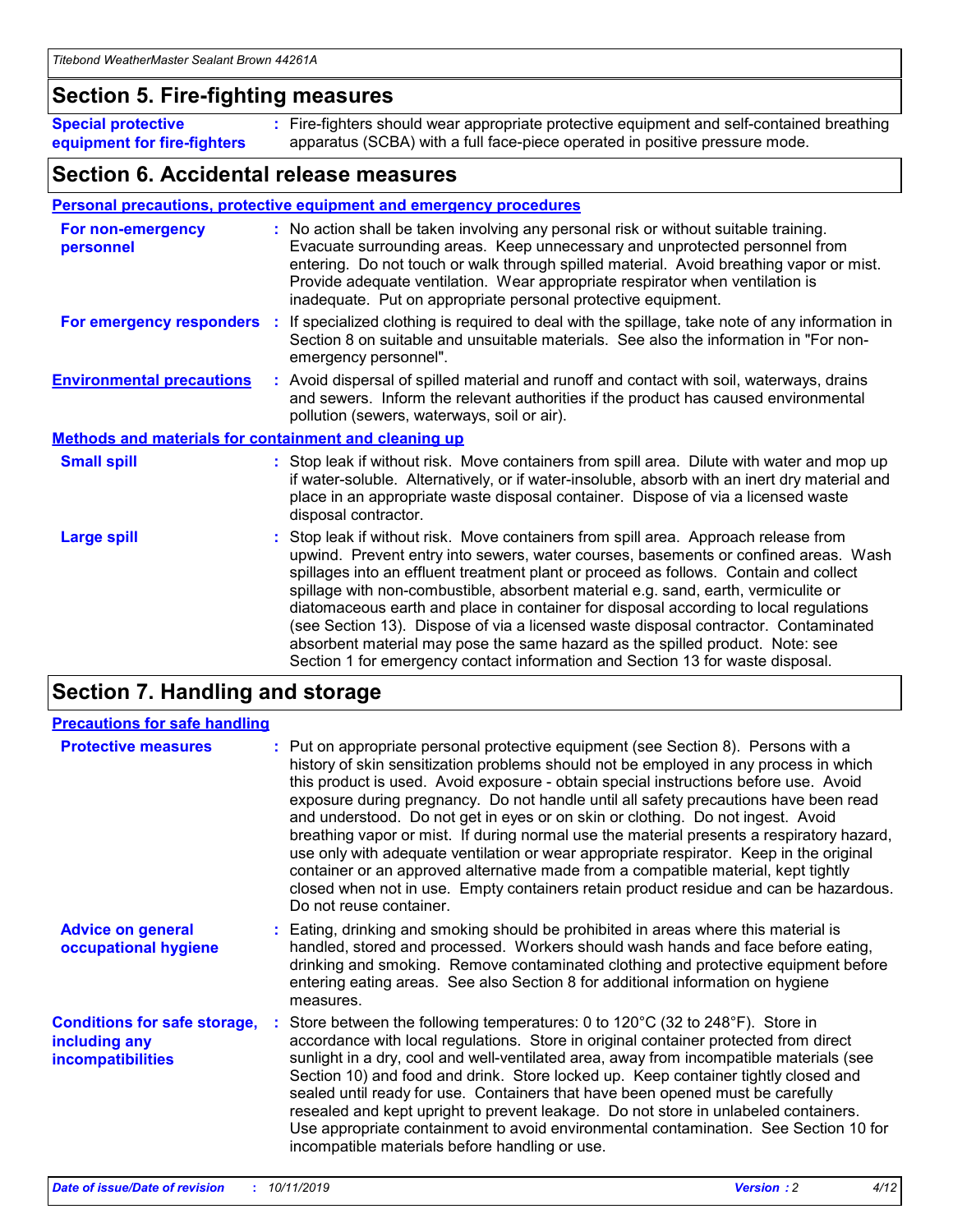## **Section 8. Exposure controls/personal protection**

#### **Control parameters**

#### **Occupational exposure limits**

| <b>Ingredient name</b>                               |    |                                          | <b>Exposure limits</b>                                                                                                                                                                                                                                                                                                                                                                                                                                                                                                                                                                                                 |
|------------------------------------------------------|----|------------------------------------------|------------------------------------------------------------------------------------------------------------------------------------------------------------------------------------------------------------------------------------------------------------------------------------------------------------------------------------------------------------------------------------------------------------------------------------------------------------------------------------------------------------------------------------------------------------------------------------------------------------------------|
| 3-aminopropyltriethoxysilane<br>Dibutyltin dilaurate |    |                                          | None.<br>ACGIH TLV (United States, 3/2019). Absorbed through skin.<br>Notes: as Sn<br>TWA: 0.1 mg/m <sup>3</sup> , (as Sn) 8 hours.<br>STEL: 0.2 mg/m <sup>3</sup> , (as Sn) 15 minutes.<br>NIOSH REL (United States, 10/2016). Absorbed through skin.<br>Notes: as Sn<br>TWA: 0.1 mg/m <sup>3</sup> , (as Sn) 10 hours.<br>OSHA PEL (United States, 5/2018). Notes: as Sn<br>TWA: $0.1 \text{ mg/m}^3$ , (as Sn) 8 hours.<br>OSHA PEL 1989 (United States, 3/1989). Absorbed through skin.<br>Notes: measured as Sn<br>TWA: 0.1 mg/m <sup>3</sup> , (measured as Sn) 8 hours. Form: Organic                           |
| <b>Appropriate engineering</b><br>controls           |    |                                          | : If user operations generate dust, fumes, gas, vapor or mist, use process enclosures,<br>local exhaust ventilation or other engineering controls to keep worker exposure to<br>airborne contaminants below any recommended or statutory limits.                                                                                                                                                                                                                                                                                                                                                                       |
| <b>Environmental exposure</b><br><b>controls</b>     |    |                                          | Emissions from ventilation or work process equipment should be checked to ensure<br>they comply with the requirements of environmental protection legislation. In some<br>cases, fume scrubbers, filters or engineering modifications to the process equipment<br>will be necessary to reduce emissions to acceptable levels.                                                                                                                                                                                                                                                                                          |
| <b>Individual protection measures</b>                |    |                                          |                                                                                                                                                                                                                                                                                                                                                                                                                                                                                                                                                                                                                        |
| <b>Hygiene measures</b>                              |    |                                          | : Wash hands, forearms and face thoroughly after handling chemical products, before<br>eating, smoking and using the lavatory and at the end of the working period.<br>Appropriate techniques should be used to remove potentially contaminated clothing.<br>Contaminated work clothing should not be allowed out of the workplace. Wash<br>contaminated clothing before reusing. Ensure that eyewash stations and safety<br>showers are close to the workstation location.                                                                                                                                            |
| <b>Eye/face protection</b>                           |    |                                          | : Safety eyewear complying with an approved standard should be used when a risk<br>assessment indicates this is necessary to avoid exposure to liquid splashes, mists,<br>gases or dusts. If contact is possible, the following protection should be worn, unless<br>the assessment indicates a higher degree of protection: chemical splash goggles.                                                                                                                                                                                                                                                                  |
| <b>Skin protection</b>                               |    |                                          |                                                                                                                                                                                                                                                                                                                                                                                                                                                                                                                                                                                                                        |
| <b>Hand protection</b>                               |    |                                          | : Chemical-resistant, impervious gloves complying with an approved standard should be<br>worn at all times when handling chemical products if a risk assessment indicates this is<br>necessary. Considering the parameters specified by the glove manufacturer, check<br>during use that the gloves are still retaining their protective properties. It should be<br>noted that the time to breakthrough for any glove material may be different for different<br>glove manufacturers. In the case of mixtures, consisting of several substances, the<br>protection time of the gloves cannot be accurately estimated. |
| <b>Body protection</b>                               |    | handling this product.                   | Personal protective equipment for the body should be selected based on the task being<br>performed and the risks involved and should be approved by a specialist before                                                                                                                                                                                                                                                                                                                                                                                                                                                |
| <b>Other skin protection</b>                         |    | specialist before handling this product. | : Appropriate footwear and any additional skin protection measures should be selected<br>based on the task being performed and the risks involved and should be approved by a                                                                                                                                                                                                                                                                                                                                                                                                                                          |
| <b>Respiratory protection</b>                        | ÷. | aspects of use.                          | Based on the hazard and potential for exposure, select a respirator that meets the<br>appropriate standard or certification. Respirators must be used according to a<br>respiratory protection program to ensure proper fitting, training, and other important                                                                                                                                                                                                                                                                                                                                                         |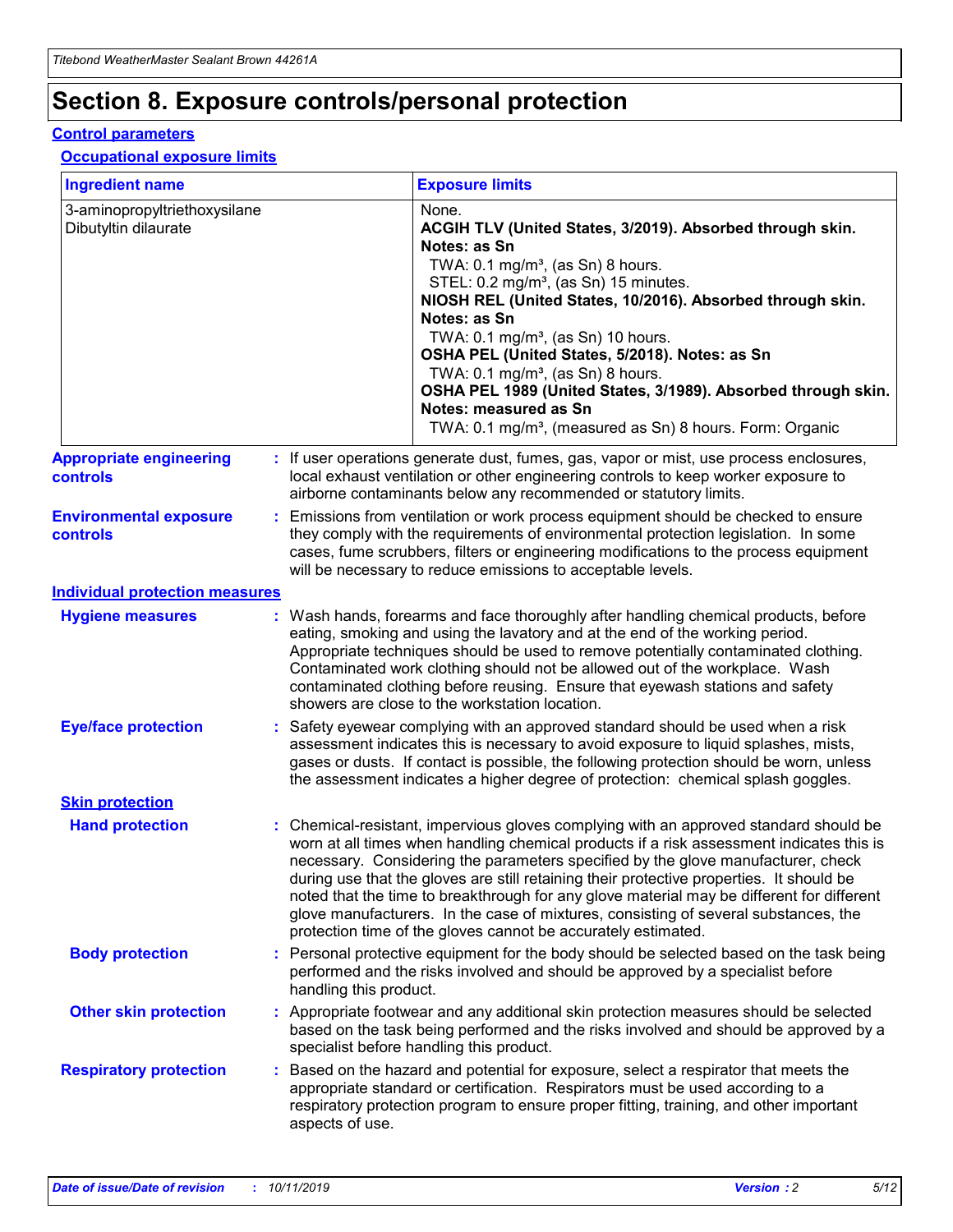### **Section 9. Physical and chemical properties**

#### **Appearance**

| <b>Physical state</b>                             | : Liquid. [Paste.]                                              |
|---------------------------------------------------|-----------------------------------------------------------------|
| Color                                             | $\therefore$ Brown.                                             |
| Odor                                              | : None [Slight]                                                 |
| <b>Odor threshold</b>                             | $:$ Not available.                                              |
| рH                                                | : Not applicable.                                               |
| <b>Melting point</b>                              | : Not available.                                                |
| <b>Boiling point</b>                              | : >100°C (>212°F)                                               |
| <b>Flash point</b>                                | : Closed cup: $>200^{\circ}$ C ( $>392^{\circ}$ F) [Setaflash.] |
| <b>Evaporation rate</b>                           | $:$ <1 (butyl acetate = 1)                                      |
| <b>Flammability (solid, gas)</b>                  | : Not available.                                                |
| Lower and upper explosive<br>(flammable) limits   | : Not available.                                                |
| <b>VOC (less water, less</b><br>exempt solvents)  | $: 0$ g/l                                                       |
|                                                   |                                                                 |
| <b>Volatility</b>                                 | $: 0\%$ (w/w)                                                   |
| <b>Vapor density</b>                              | : Not available.                                                |
| <b>Relative density</b>                           | : 1.4329                                                        |
| <b>Solubility</b>                                 | Insoluble in the following materials: cold water and hot water. |
| <b>Solubility in water</b>                        | : Not available.                                                |
| <b>Partition coefficient: n-</b><br>octanol/water | $:$ Not available.                                              |
| <b>Auto-ignition temperature</b>                  | : Not available.                                                |
| <b>Decomposition temperature</b>                  | : Not available.                                                |

### **Section 10. Stability and reactivity**

| <b>Reactivity</b>                            | : No specific test data related to reactivity available for this product or its ingredients.            |
|----------------------------------------------|---------------------------------------------------------------------------------------------------------|
| <b>Chemical stability</b>                    | : The product is stable.                                                                                |
| <b>Possibility of hazardous</b><br>reactions | : Under normal conditions of storage and use, hazardous reactions will not occur.                       |
| <b>Conditions to avoid</b>                   | : No specific data.                                                                                     |
| <b>Incompatible materials</b>                | : No specific data.                                                                                     |
| <b>Hazardous decomposition</b><br>products   | Under normal conditions of storage and use, hazardous decomposition products should<br>not be produced. |

## **Section 11. Toxicological information**

### **Information on toxicological effects**

#### **Acute toxicity**

| <b>Product/ingredient name</b> | <b>Result</b>           | <b>Species</b> | <b>Dose</b>                | <b>Exposure</b> |
|--------------------------------|-------------------------|----------------|----------------------------|-----------------|
| 3-aminopropyltriethoxysilane   | <b>ILD50 Dermal</b>     | Rabbit         | 4.29 g/kg                  |                 |
| Dibutyltin dilaurate           | ILD50 Oral<br>LD50 Oral | Rat<br>Rat     | $1.57$ g/kg<br>175 $mg/kg$ |                 |
|                                |                         |                |                            |                 |

**Irritation/Corrosion**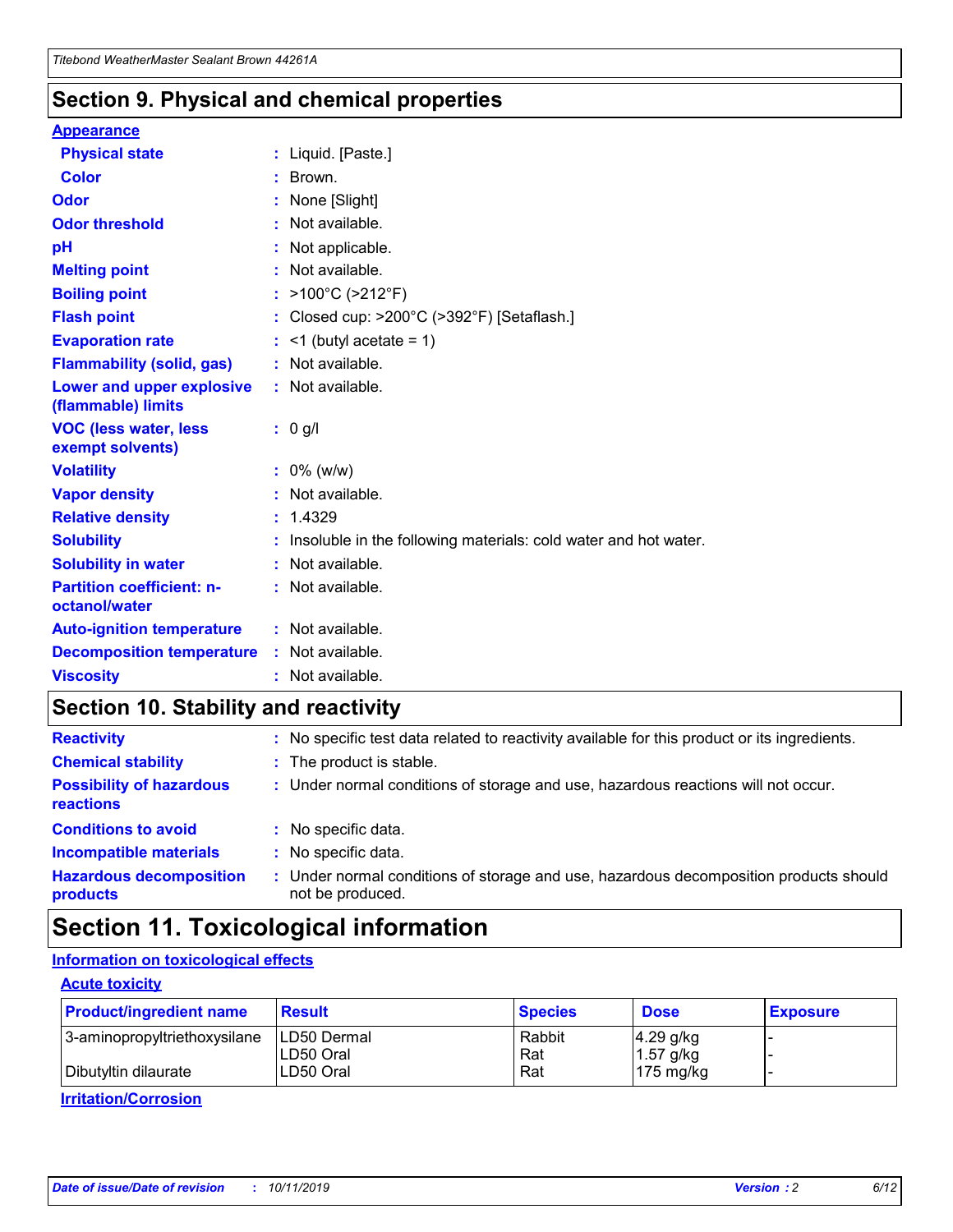## **Section 11. Toxicological information**

| <b>Product/ingredient name</b> | <b>Result</b>                 | <b>Species</b> | <b>Score</b> | <b>Exposure</b>    | <b>Observation</b> |
|--------------------------------|-------------------------------|----------------|--------------|--------------------|--------------------|
| 3-aminopropyltriethoxysilane   | Eyes - Mild irritant          | Rabbit         |              | $100$ mg           |                    |
|                                | Eyes - Severe irritant        | Rabbit         |              | 24 hours 750       |                    |
|                                |                               |                |              | ug                 |                    |
|                                | <b>Skin - Severe irritant</b> | Rabbit         |              | 24 hours 5         | ۰                  |
| Dibutyltin dilaurate           | Eyes - Moderate irritant      | Rabbit         |              | mq<br>24 hours 100 |                    |
|                                |                               |                |              | mg                 |                    |
|                                | Skin - Severe irritant        | Rabbit         |              | 500 mg             |                    |

### **Sensitization**

Not available.

#### **Mutagenicity**

Not available.

#### **Carcinogenicity**

Not available.

#### **Reproductive toxicity**

Not available.

#### **Teratogenicity**

Not available.

#### **Specific target organ toxicity (single exposure)**

Not available.

#### **Specific target organ toxicity (repeated exposure)**

| <b>Name</b>                                                                         |                                                                            | <b>Category</b>                                     | <b>Route of</b><br>exposure | <b>Target organs</b> |
|-------------------------------------------------------------------------------------|----------------------------------------------------------------------------|-----------------------------------------------------|-----------------------------|----------------------|
| Dibutyltin dilaurate                                                                |                                                                            | Category 1                                          |                             | respiratory system   |
| <b>Aspiration hazard</b><br>Not available.                                          |                                                                            |                                                     |                             |                      |
| <b>Information on the likely</b><br>routes of exposure                              | : Not available.                                                           |                                                     |                             |                      |
| <b>Potential acute health effects</b>                                               |                                                                            |                                                     |                             |                      |
| <b>Eye contact</b>                                                                  | : May cause eye irritation.                                                |                                                     |                             |                      |
| <b>Inhalation</b>                                                                   |                                                                            | : No known significant effects or critical hazards. |                             |                      |
| <b>Skin contact</b>                                                                 | : May cause skin irritation.                                               |                                                     |                             |                      |
| <b>Ingestion</b>                                                                    |                                                                            | : No known significant effects or critical hazards. |                             |                      |
| <b>Symptoms related to the physical, chemical and toxicological characteristics</b> |                                                                            |                                                     |                             |                      |
| <b>Eye contact</b>                                                                  | irritation<br>watering<br>redness                                          | : Adverse symptoms may include the following:       |                             |                      |
| <b>Inhalation</b>                                                                   | reduced fetal weight<br>increase in fetal deaths<br>skeletal malformations | : Adverse symptoms may include the following:       |                             |                      |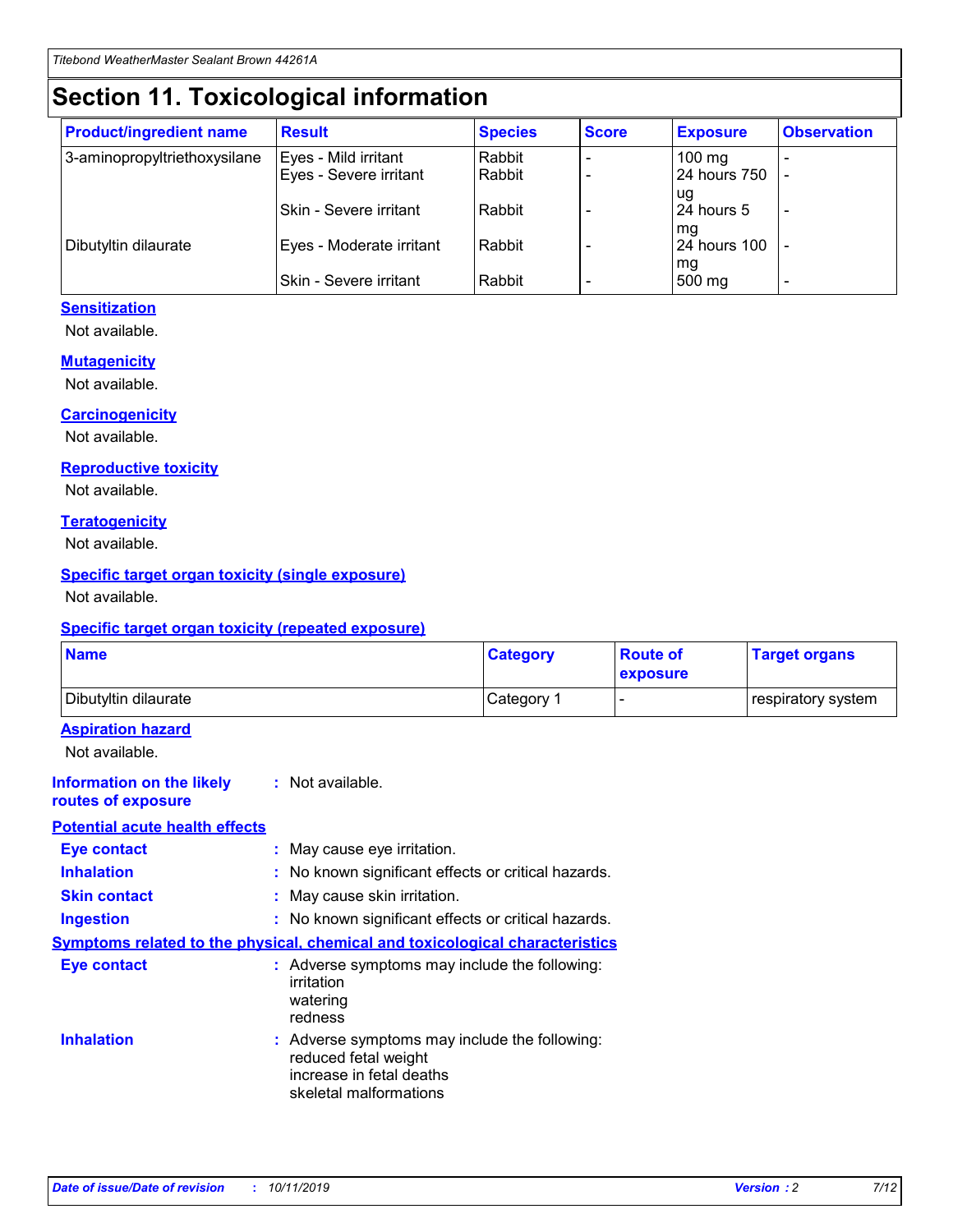# **Section 11. Toxicological information**

| <b>Skin contact</b>                     | : Adverse symptoms may include the following:<br>irritation<br>redness<br>reduced fetal weight<br>increase in fetal deaths<br>skeletal malformations |
|-----------------------------------------|------------------------------------------------------------------------------------------------------------------------------------------------------|
| <b>Ingestion</b>                        | : Adverse symptoms may include the following:<br>reduced fetal weight<br>increase in fetal deaths<br>skeletal malformations                          |
|                                         | Delayed and immediate effects and also chronic effects from short and long term exposure                                                             |
| <b>Short term exposure</b>              |                                                                                                                                                      |
| <b>Potential immediate</b><br>effects   | : Not available.                                                                                                                                     |
| <b>Potential delayed effects</b>        | : Not available.                                                                                                                                     |
| <b>Long term exposure</b>               |                                                                                                                                                      |
| <b>Potential immediate</b><br>effects   | : Not available.                                                                                                                                     |
| <b>Potential delayed effects</b>        | : Not available.                                                                                                                                     |
| <b>Potential chronic health effects</b> |                                                                                                                                                      |
| Not available.                          |                                                                                                                                                      |
| <b>General</b>                          | : Once sensitized, a severe allergic reaction may occur when subsequently exposed to<br>very low levels.                                             |
| <b>Carcinogenicity</b>                  | : No known significant effects or critical hazards.                                                                                                  |
| <b>Mutagenicity</b>                     | No known significant effects or critical hazards.                                                                                                    |
| <b>Teratogenicity</b>                   | May damage the unborn child.                                                                                                                         |
| <b>Developmental effects</b>            | No known significant effects or critical hazards.                                                                                                    |
| <b>Fertility effects</b>                | : May damage fertility.                                                                                                                              |
| <b>Numerical measures of toxicity</b>   |                                                                                                                                                      |
| <b>Acute toxicity estimates</b>         |                                                                                                                                                      |
|                                         |                                                                                                                                                      |

Not available.

## **Section 12. Ecological information**

#### **Toxicity**

| <b>Product/ingredient name</b> | <b>Result</b>                     | <b>Species</b>                       | <b>Exposure</b> |
|--------------------------------|-----------------------------------|--------------------------------------|-----------------|
| Dibutyltin dilaurate           | Chronic EC10 > 2 mg/l Fresh water | Algae - Scenedesmus<br>I subspicatus | l 96 hours      |

### **Persistence and degradability**

| <b>Product/ingredient name</b> | <b>Test</b>                                                                    | <b>Result</b>  |                   | <b>Dose</b> | <b>Inoculum</b>         |
|--------------------------------|--------------------------------------------------------------------------------|----------------|-------------------|-------------|-------------------------|
| Dibutyltin dilaurate           | OECD 301F<br>Ready<br>Biodegradability -<br>Manometric<br>Respirometry<br>Test | 23 % - 28 days |                   |             |                         |
| <b>Product/ingredient name</b> | <b>Aquatic half-life</b>                                                       |                | <b>Photolysis</b> |             | <b>Biodegradability</b> |
| Dibutyltin dilaurate           |                                                                                |                |                   |             | Inherent                |

### **Bioaccumulative potential**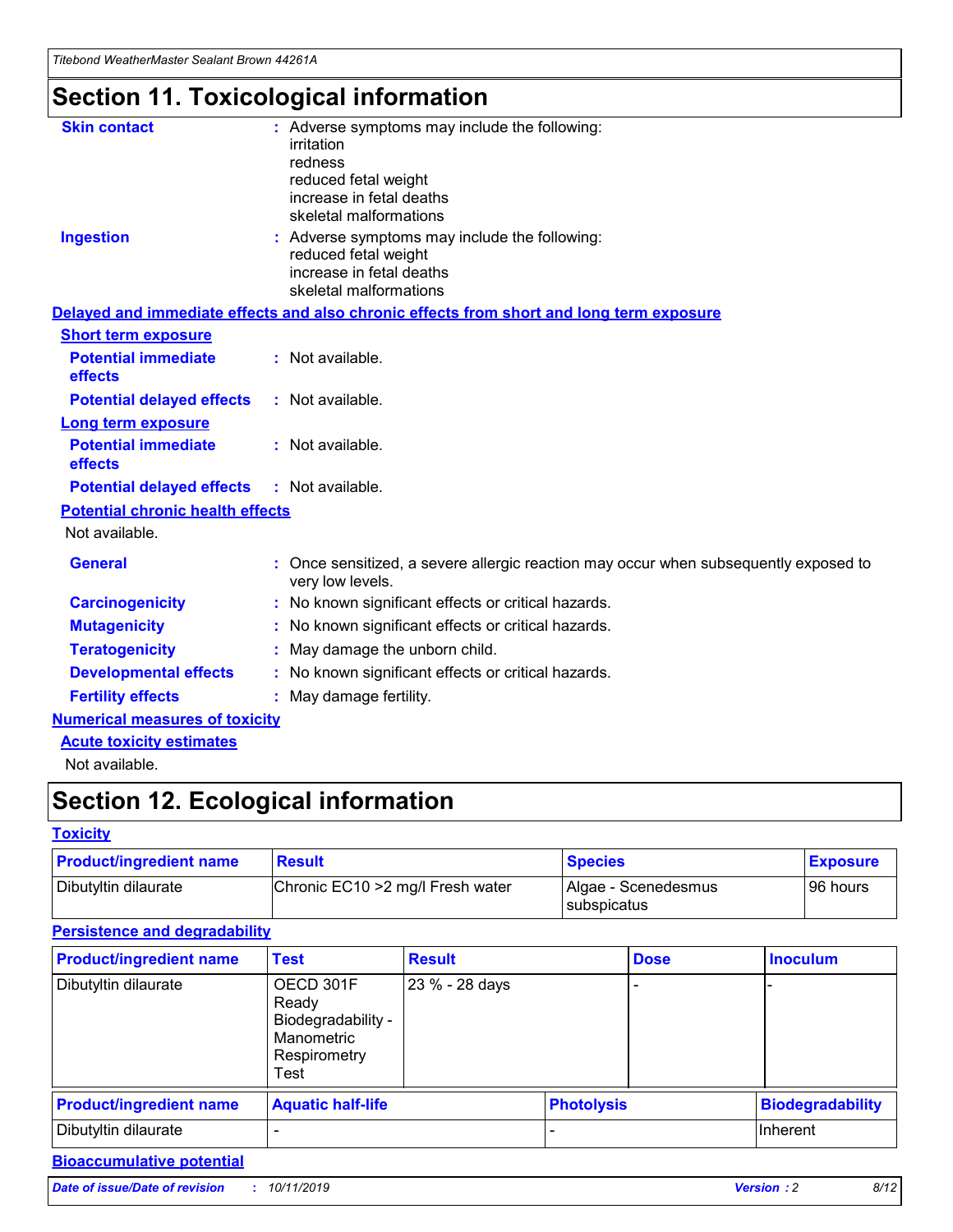## **Section 12. Ecological information**

| <b>Product/ingredient name</b> | $LoaPow$ | <b>BCF</b> | <b>Potential</b> |
|--------------------------------|----------|------------|------------------|
| 3-aminopropyltriethoxysilane   | 1.7      | 3.4        | low              |
| Dibutyltin dilaurate           | 4.44     | 2.91       | low              |

#### **Mobility in soil**

| <b>Soil/water partition</b><br>coefficient (K <sub>oc</sub> ) | : Not available.                                    |
|---------------------------------------------------------------|-----------------------------------------------------|
| <b>Other adverse effects</b>                                  | : No known significant effects or critical hazards. |

### **Section 13. Disposal considerations**

**Disposal methods :**

The generation of waste should be avoided or minimized wherever possible. Disposal of this product, solutions and any by-products should at all times comply with the requirements of environmental protection and waste disposal legislation and any regional local authority requirements. Dispose of surplus and non-recyclable products via a licensed waste disposal contractor. Waste should not be disposed of untreated to the sewer unless fully compliant with the requirements of all authorities with jurisdiction. Waste packaging should be recycled. Incineration or landfill should only be considered when recycling is not feasible. This material and its container must be disposed of in a safe way. Care should be taken when handling emptied containers that have not been cleaned or rinsed out. Empty containers or liners may retain some product residues. Avoid dispersal of spilled material and runoff and contact with soil, waterways, drains and sewers.

## **Section 14. Transport information**

|                                      | <b>DOT</b><br><b>Classification</b> | <b>TDG</b><br><b>Classification</b> | <b>Mexico</b><br><b>Classification</b> | <b>ADR/RID</b> | <b>IMDG</b>              | <b>IATA</b>              |
|--------------------------------------|-------------------------------------|-------------------------------------|----------------------------------------|----------------|--------------------------|--------------------------|
| <b>UN number</b>                     | Not regulated.                      | Not regulated.                      | Not regulated.                         | Not regulated. | Not regulated.           | Not regulated.           |
| <b>UN proper</b><br>shipping name    | $\blacksquare$                      |                                     |                                        |                |                          |                          |
| <b>Transport</b><br>hazard class(es) | $\blacksquare$                      | $\overline{\phantom{a}}$            | $\blacksquare$                         | $\blacksquare$ | $\overline{\phantom{a}}$ | $\overline{\phantom{0}}$ |
| <b>Packing group</b>                 | $\overline{\phantom{a}}$            | $\overline{\phantom{0}}$            | $\overline{\phantom{a}}$               | -              | $\overline{\phantom{0}}$ | $\overline{\phantom{a}}$ |
| <b>Environmental</b><br>hazards      | No.                                 | No.                                 | No.                                    | No.            | No.                      | No.                      |

## **Section 15. Regulatory information**

#### **U.S. Federal regulations**

#### **SARA 302/304**

#### **Composition/information on ingredients**

No products were found.

**SARA 304 RQ :** Not applicable.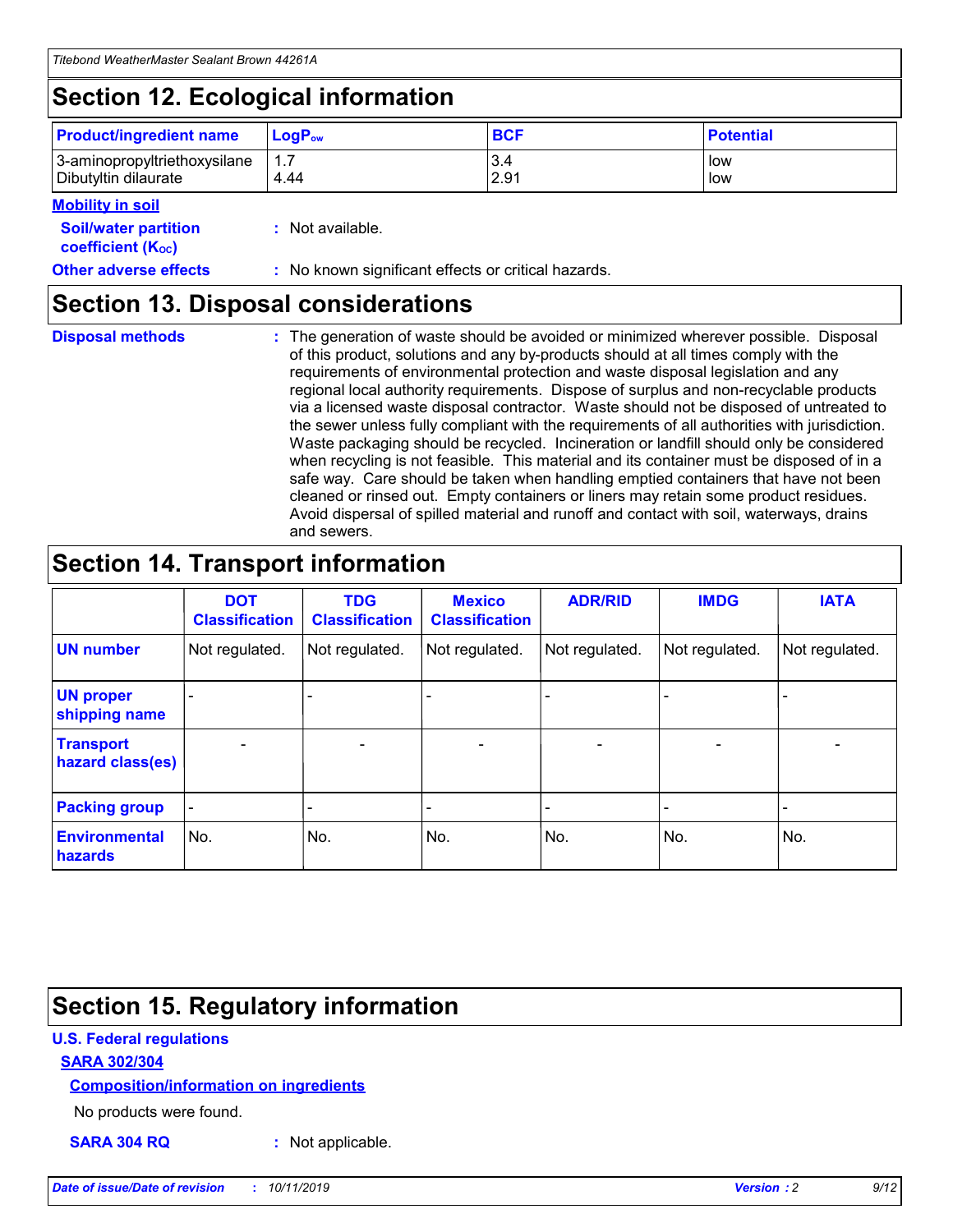## **Section 15. Regulatory information**

#### **SARA 311/312**

**Classification :** EYE IRRITATION - Category 2B SKIN SENSITIZATION - Category 1 TOXIC TO REPRODUCTION (Fertility) - Category 1B TOXIC TO REPRODUCTION (Unborn child) - Category 1B

#### **Composition/information on ingredients**

| <b>Name</b>                              | $\frac{9}{6}$ | <b>Classification</b>                                  |
|------------------------------------------|---------------|--------------------------------------------------------|
| $\leq$ 3<br>3-aminopropyltriethoxysilane |               | <b>FLAMMABLE LIQUIDS - Category 4</b>                  |
|                                          |               | <b>ACUTE TOXICITY (oral) - Category 4</b>              |
|                                          |               | SKIN IRRITATION - Category 2                           |
|                                          |               | EYE IRRITATION - Category 2A                           |
| Dibutyltin dilaurate                     | ≤0.3          | <b>ACUTE TOXICITY (oral) - Category 3</b>              |
|                                          |               | SKIN CORROSION - Category 1C                           |
|                                          |               | SERIOUS EYE DAMAGE - Category 1                        |
|                                          |               | SKIN SENSITIZATION - Category 1                        |
|                                          |               | <b>GERM CELL MUTAGENICITY - Category 2</b>             |
|                                          |               | <b>TOXIC TO REPRODUCTION (Fertility) - Category 1B</b> |
|                                          |               | TOXIC TO REPRODUCTION (Unborn child) - Category 1B     |
|                                          |               | SPECIFIC TARGET ORGAN TOXICITY (REPEATED               |
|                                          |               | EXPOSURE) (respiratory system) - Category 1            |

#### **State regulations**

| <b>Massachusetts</b> | : None of the components are listed. |
|----------------------|--------------------------------------|
| <b>New York</b>      | : None of the components are listed. |
| <b>New Jersey</b>    | : None of the components are listed. |
| <b>Pennsylvania</b>  | : None of the components are listed. |

#### **California Prop. 65**

**A** WARNING: This product can expose you to methanol, which is known to the State of California to cause birth defects or other reproductive harm. For more information go to www.P65Warnings.ca.gov.

| <b>Ingredient name</b> | No significant risk Maximum<br>level | acceptable dosage<br>level |
|------------------------|--------------------------------------|----------------------------|
| methanol               |                                      | Yes.                       |

#### **International regulations**

**Chemical Weapon Convention List Schedules I, II & III Chemicals** Not listed.

#### **Montreal Protocol**

Not listed.

#### **Stockholm Convention on Persistent Organic Pollutants**

Not listed.

### **UNECE Aarhus Protocol on POPs and Heavy Metals**

Not listed.

#### **Inventory list**

### **China :** All components are listed or exempted.

**United States TSCA 8(b) inventory :** All components are active or exempted.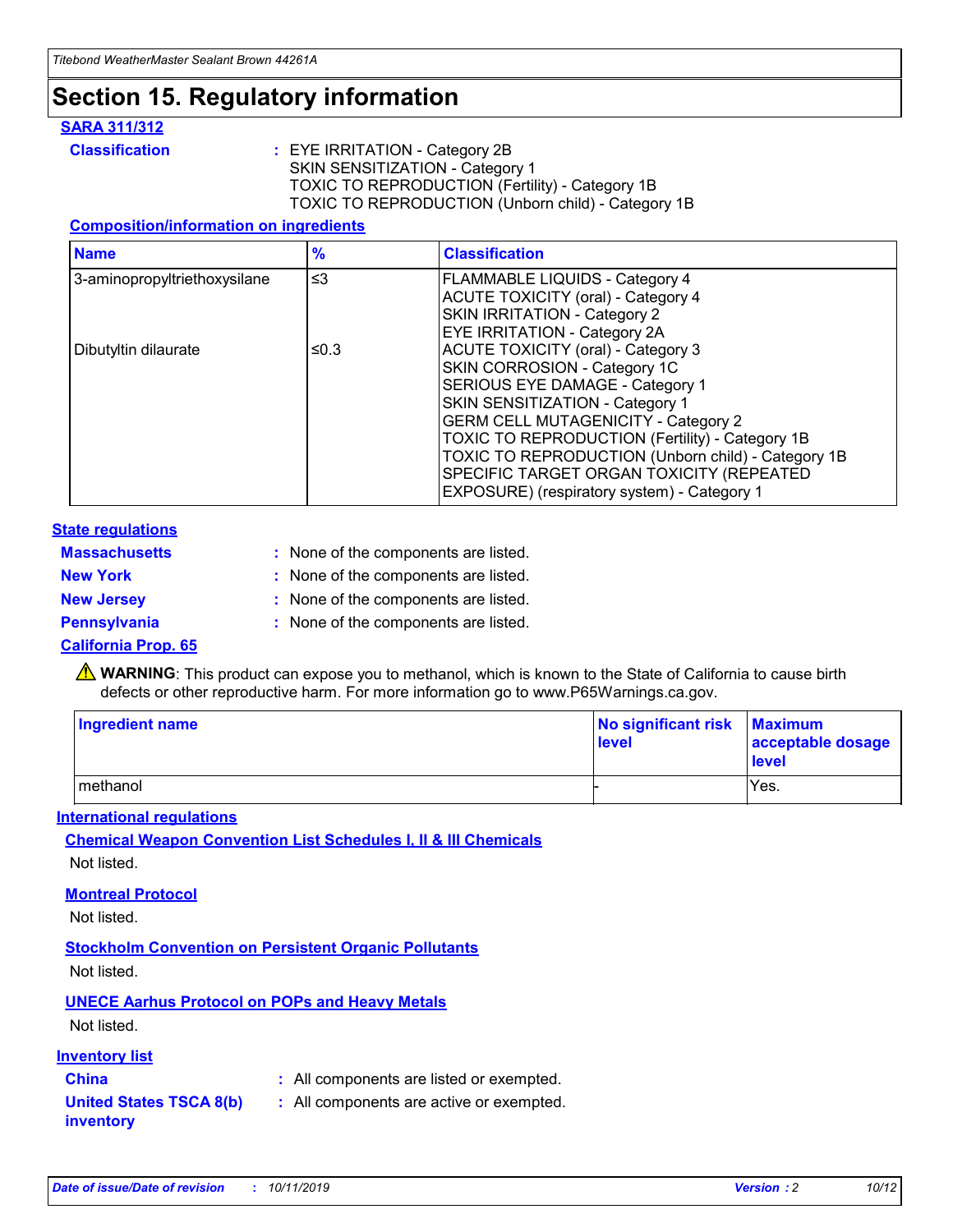## **Section 16. Other information**

**Hazardous Material Information System (U.S.A.)**



**Caution: HMIS® ratings are based on a 0-4 rating scale, with 0 representing minimal hazards or risks, and 4 representing significant hazards or risks. Although HMIS® ratings and the associated label are not required on SDSs or products leaving a facility under 29 CFR 1910.1200, the preparer may choose to provide them. HMIS® ratings are to be used with a fully implemented HMIS® program. HMIS® is a registered trademark and service mark of the American Coatings Association, Inc.**

**The customer is responsible for determining the PPE code for this material. For more information on HMIS® Personal Protective Equipment (PPE) codes, consult the HMIS® Implementation Manual.**

#### **National Fire Protection Association (U.S.A.)**



**Reprinted with permission from NFPA 704-2001, Identification of the Hazards of Materials for Emergency Response Copyright ©1997, National Fire Protection Association, Quincy, MA 02269. This reprinted material is not the complete and official position of the National Fire Protection Association, on the referenced subject which is represented only by the standard in its entirety.**

**Copyright ©2001, National Fire Protection Association, Quincy, MA 02269. This warning system is intended to be interpreted and applied only by properly trained individuals to identify fire, health and reactivity hazards of chemicals. The user is referred to certain limited number of chemicals with recommended classifications in NFPA 49 and NFPA 325, which would be used as a guideline only. Whether the chemicals are classified by NFPA or not, anyone using the 704 systems to classify chemicals does so at their own risk.**

**Procedure used to derive the classification**

| <b>Classification</b>                                                                                                                                                    |                                                                                                                                                  | <b>Justification</b>                                                                                                                                                                                                                                                                                                                                                                                                 |  |
|--------------------------------------------------------------------------------------------------------------------------------------------------------------------------|--------------------------------------------------------------------------------------------------------------------------------------------------|----------------------------------------------------------------------------------------------------------------------------------------------------------------------------------------------------------------------------------------------------------------------------------------------------------------------------------------------------------------------------------------------------------------------|--|
| EYE IRRITATION - Category 2B<br>SKIN SENSITIZATION - Category 1<br>TOXIC TO REPRODUCTION (Fertility) - Category 1B<br>TOXIC TO REPRODUCTION (Unborn child) - Category 1B |                                                                                                                                                  | Expert judgment<br>Expert judgment<br>Expert judgment<br>Expert judgment                                                                                                                                                                                                                                                                                                                                             |  |
| <b>History</b>                                                                                                                                                           |                                                                                                                                                  |                                                                                                                                                                                                                                                                                                                                                                                                                      |  |
| Date of printing                                                                                                                                                         | : 4/22/2022                                                                                                                                      |                                                                                                                                                                                                                                                                                                                                                                                                                      |  |
| Date of issue/Date of<br>revision                                                                                                                                        | : 10/11/2019                                                                                                                                     |                                                                                                                                                                                                                                                                                                                                                                                                                      |  |
| Date of previous issue                                                                                                                                                   | : 10/16/2020                                                                                                                                     |                                                                                                                                                                                                                                                                                                                                                                                                                      |  |
| <b>Version</b>                                                                                                                                                           | $\therefore$ 2                                                                                                                                   |                                                                                                                                                                                                                                                                                                                                                                                                                      |  |
| <b>Key to abbreviations</b>                                                                                                                                              | $\therefore$ ATE = Acute Toxicity Estimate<br><b>BCF</b> = Bioconcentration Factor<br>IBC = Intermediate Bulk Container<br>$UN = United Nations$ | GHS = Globally Harmonized System of Classification and Labelling of Chemicals<br>IATA = International Air Transport Association<br><b>IMDG = International Maritime Dangerous Goods</b><br>LogPow = logarithm of the octanol/water partition coefficient<br>MARPOL = International Convention for the Prevention of Pollution From Ships, 1973<br>as modified by the Protocol of 1978. ("Marpol" = marine pollution) |  |